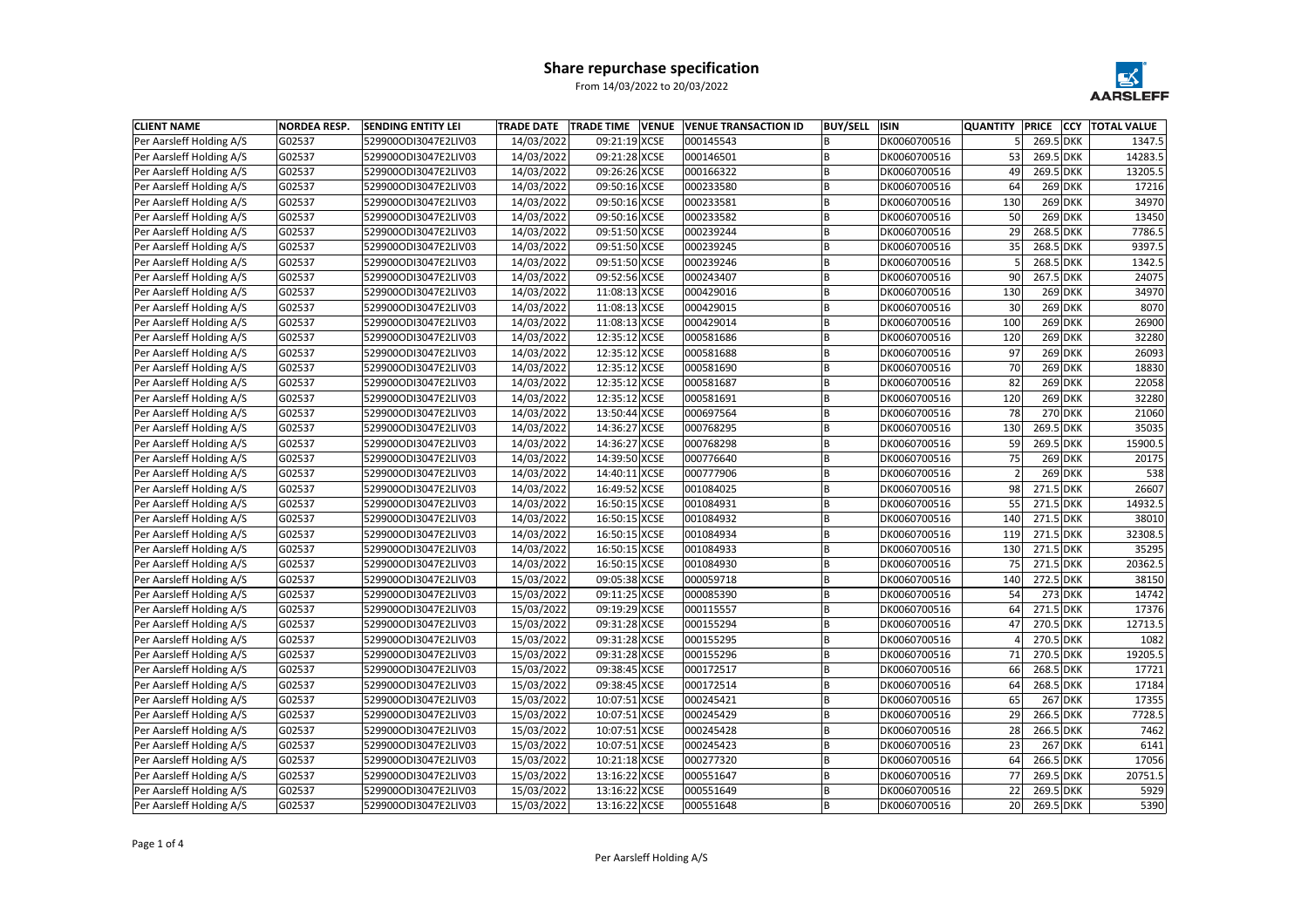| <b>CLIENT NAME</b><br><b>NORDEA RESP.</b><br><b>SENDING ENTITY LEI</b><br><b>TRADE DATE</b><br><b>TRADE TIME VENUE</b><br><b>VENUE TRANSACTION ID</b><br><b>BUY/SELL</b><br><b>ISIN</b> | <b>QUANTITY</b> | <b>PRICE</b> | <b>CCY TOTAL VALUE</b> |         |
|-----------------------------------------------------------------------------------------------------------------------------------------------------------------------------------------|-----------------|--------------|------------------------|---------|
| DK0060700516<br>Per Aarsleff Holding A/S<br>G02537<br>529900ODI3047E2LIV03<br>15/03/2022<br>13:16:23 XCSE<br>000551681                                                                  | 38              | 269.5 DKK    |                        | 10241   |
| Per Aarsleff Holding A/S<br>G02537<br>529900ODI3047E2LIV03<br>15/03/2022<br>13:16:23 XCSE<br>000551680<br>DK0060700516<br>ΙB                                                            |                 | 269.5 DKK    |                        | 1078    |
| Per Aarsleff Holding A/S<br>G02537<br>13:16:23 XCSE<br>DK0060700516<br>529900ODI3047E2LIV03<br>15/03/2022<br>000551679                                                                  | 74              | 269.5 DKK    |                        | 19943   |
| Per Aarsleff Holding A/S<br>G02537<br>15/03/2022<br>13:16:25 XCSE<br>000551694<br>529900ODI3047E2LIV03<br>DK0060700516                                                                  | 34              | 269.5 DKK    |                        | 9163    |
| Per Aarsleff Holding A/S<br>G02537<br>15/03/2022<br>13:16:46 XCSE<br>000552136<br>DK0060700516<br>529900ODI3047E2LIV03<br>ΙB                                                            | 74              |              | $269$ DKK              | 19906   |
| Per Aarsleff Holding A/S<br>G02537<br>15/03/2022<br>13:16:46 XCSE<br>000552135<br>DK0060700516<br>529900ODI3047E2LIV03                                                                  | 10              | $269$ DKK    |                        | 2690    |
| Per Aarsleff Holding A/S<br>G02537<br>529900ODI3047E2LIV03<br>15/03/2022<br>13:26:12 XCSE<br>000565119<br>ΙB<br>DK0060700516                                                            |                 | $268$ DKK    |                        | 804     |
| Per Aarsleff Holding A/S<br>G02537<br>529900ODI3047E2LIV03<br>15/03/2022<br>13:26:12 XCSE<br>000565114<br>B<br>DK0060700516                                                             | 130             | $268$ DKK    |                        | 34840   |
| Per Aarsleff Holding A/S<br>G02537<br>529900ODI3047E2LIV03<br>15/03/2022<br>13:26:12 XCSE<br>000565117<br>B<br>DK0060700516                                                             | 88              |              | $268$ DKK              | 23584   |
| 000565116<br>Per Aarsleff Holding A/S<br>G02537<br>529900ODI3047E2LIV03<br>15/03/2022<br>13:26:12 XCSE<br>DK0060700516<br>ΙB                                                            | 86              | $268$ DKK    |                        | 23048   |
| Per Aarsleff Holding A/S<br>G02537<br>15/03/2022<br>13:26:12 XCSE<br>000565115<br>DK0060700516<br>529900ODI3047E2LIV03                                                                  | 130             | $268$ DKK    |                        | 34840   |
| Per Aarsleff Holding A/S<br>G02537<br>529900ODI3047E2LIV03<br>15/03/2022<br>13:55:44 XCSE<br>000605845<br>DK0060700516<br>ΙB                                                            | 84              | $268$ DKK    |                        | 22512   |
| Per Aarsleff Holding A/S<br>G02537<br>529900ODI3047E2LIV03<br>15/03/2022<br>14:39:15 XCSE<br>000666310<br>B<br>DK0060700516                                                             | 66              | $268$ DKK    |                        | 17688   |
| Per Aarsleff Holding A/S<br>G02537<br>14:42:37 XCSE<br>000675569<br>DK0060700516<br>529900ODI3047E2LIV03<br>15/03/2022<br>ΙB                                                            | 55              | 267.5 DKK    |                        | 14712.5 |
| Per Aarsleff Holding A/S<br>G02537<br>529900ODI3047E2LIV03<br>15/03/2022<br>14:42:37 XCSE<br>000675570<br>DK0060700516                                                                  | 61              | 267.5 DKK    |                        | 16317.5 |
| Per Aarsleff Holding A/S<br>G02537<br>529900ODI3047E2LIV03<br>15/03/2022<br>14:42:37 XCSE<br>000675571<br>DK0060700516                                                                  | 130             | 267.5 DKK    |                        | 34775   |
| Per Aarsleff Holding A/S<br>G02537<br>15/03/2022<br>14:42:37 XCSE<br>000675568<br>ΙB<br>DK0060700516<br>529900ODI3047E2LIV03                                                            | 75              | 267.5 DKK    |                        | 20062.5 |
| Per Aarsleff Holding A/S<br>G02537<br>529900ODI3047E2LIV03<br>15/03/2022<br>14:48:50 XCSE<br>000690795<br>DK0060700516<br>l B                                                           | 73              | $267$ DKK    |                        | 19491   |
| Per Aarsleff Holding A/S<br>G02537<br>15:07:58 XCSE<br>000727338<br>DK0060700516<br>529900ODI3047E2LIV03<br>15/03/2022<br>ΙB                                                            | 36              | 266.5 DKK    |                        | 9594    |
| 000727339<br>Per Aarsleff Holding A/S<br>G02537<br>529900ODI3047E2LIV03<br>15/03/2022<br>15:07:58 XCSE<br>DK0060700516                                                                  | 110             | 266.5 DKK    |                        | 29315   |
| 000727343<br>Per Aarsleff Holding A/S<br>G02537<br>529900ODI3047E2LIV03<br>15/03/2022<br>15:07:58 XCSE<br>DK0060700516                                                                  | 94              | 266.5 DKK    |                        | 25051   |
| Per Aarsleff Holding A/S<br>G02537<br>16/03/2022<br>09:05:46 XCSE<br>000056514<br>DK0060700516<br>529900ODI3047E2LIV03                                                                  | 140             |              | $267$ DKK              | 37380   |
| 000097725<br>Per Aarsleff Holding A/S<br>G02537<br>529900ODI3047E2LIV03<br>09:15:00 XCSE<br>DK0060700516<br>16/03/2022<br>l B                                                           | 54              | 266.5 DKK    |                        | 14391   |
| Per Aarsleff Holding A/S<br>G02537<br>09:16:16 XCSE<br>529900ODI3047E2LIV03<br>16/03/2022<br>000103584<br>DK0060700516                                                                  | 64              | 266.5 DKK    |                        | 17056   |
| Per Aarsleff Holding A/S<br>G02537<br>529900ODI3047E2LIV03<br>16/03/2022<br>10:44:02 XCSE<br>000321554<br>DK0060700516<br>ΙB                                                            | 130             | $266$ DKK    |                        | 34580   |
| Per Aarsleff Holding A/S<br>G02537<br>529900ODI3047E2LIV03<br>16/03/2022<br>11:45:10 XCSE<br>000455945<br>DK0060700516                                                                  | 87              | $268$ DKK    |                        | 23316   |
| Per Aarsleff Holding A/S<br>G02537<br>000489050<br>529900ODI3047E2LIV03<br>16/03/2022<br>12:02:17 XCSE<br>ΙB<br>DK0060700516                                                            | 10              | 267.5 DKK    |                        | 2675    |
| Per Aarsleff Holding A/S<br>G02537<br>529900ODI3047E2LIV03<br>16/03/2022<br>12:02:17 XCSE<br>000489051<br>ΙB<br>DK0060700516                                                            | 77              | 267.5 DKK    |                        | 20597.5 |
| Per Aarsleff Holding A/S<br>12:59:52 XCSE<br>G02537<br>529900ODI3047E2LIV03<br>16/03/2022<br>000587177<br>DK0060700516                                                                  | 77              | $269$ DKK    |                        | 20713   |
| 13:05:24 XCSE<br>Per Aarsleff Holding A/S<br>G02537<br>529900ODI3047E2LIV03<br>16/03/2022<br>000596062<br>DK0060700516                                                                  | 25              | 268.5 DKK    |                        | 6712.5  |
| 16/03/2022<br><b>Per Aarsleff Holding A/S</b><br>G02537<br>529900ODI3047E2LIV03<br>13:12:25 XCSE<br>000605810<br>IB.<br>DK0060700516                                                    | 75              | 268.5 DKK    |                        | 20137.5 |
| Per Aarsleff Holding A/S<br>G02537<br>16/03/2022<br>000627382<br>DK0060700516<br>529900ODI3047E2LIV03<br>13:27:01 XCSE<br>ΙB.                                                           | 37              | $268$ DKK    |                        | 9916    |
| Per Aarsleff Holding A/S<br>G02537<br>529900ODI3047E2LIV03<br>16/03/2022<br>13:27:06 XCSE<br>000627465<br>DK0060700516<br>ΙB                                                            | 10              | $268$ DKK    |                        | 2680    |
| Per Aarsleff Holding A/S<br>G02537<br>529900ODI3047E2LIV03<br>16/03/2022<br>13:28:20 XCSE<br>000629082<br>DK0060700516                                                                  | 10              | $268$ DKK    |                        | 2680    |
| Per Aarsleff Holding A/S<br>G02537<br>13:29:06 XCSE<br>000630278<br>529900ODI3047E2LIV03<br>16/03/2022<br>ΙB<br>DK0060700516                                                            | 28              |              | $268$ DKK              | 7504    |
| Per Aarsleff Holding A/S<br>000630277<br>DK0060700516<br>G02537<br>529900ODI3047E2LIV03<br>16/03/2022<br>13:29:06 XCSE<br>l B                                                           | 10              |              | $268$ DKK              | 2680    |
| Per Aarsleff Holding A/S<br>G02537<br>529900ODI3047E2LIV03<br>16/03/2022<br>14:01:23 XCSE<br>000679597<br>DK0060700516<br>ΙB                                                            | 94              | 268.5 DKK    |                        | 25239   |
| Per Aarsleff Holding A/S<br>G02537<br>529900ODI3047E2LIV03<br>16/03/2022<br>14:30:13 XCSE<br>000722928<br>ΙB<br>DK0060700516                                                            | 62              |              | $268$ DKK              | 16616   |
| Per Aarsleff Holding A/S<br>G02537<br>529900ODI3047E2LIV03<br>16/03/2022<br>14:30:13 XCSE<br>000722927<br>DK0060700516<br>ΙB                                                            | 120             | $268$ DKK    |                        | 32160   |
| Per Aarsleff Holding A/S<br>G02537<br>16/03/2022<br>14:30:17 XCSE<br>000723119<br>DK0060700516<br>529900ODI3047E2LIV03<br>l B                                                           | 78              | 267.5 DKK    |                        | 20865   |
| Per Aarsleff Holding A/S<br>000723122<br>DK0060700516<br>G02537<br>529900ODI3047E2LIV03<br>16/03/2022<br>14:30:17 XCSE<br>l B                                                           | 68              | 267.5 DKK    |                        | 18190   |
| Per Aarsleff Holding A/S<br>G02537<br>529900ODI3047E2LIV03<br>16/03/2022<br>14:54:38 XCSE<br>000772451<br>DK0060700516<br>ΙB                                                            | 78              | 268.5 DKK    |                        | 20943   |
| Per Aarsleff Holding A/S<br>G02537<br>529900ODI3047E2LIV03<br>16/03/2022<br>15:41:03 XCSE<br>000912610<br>l B<br>DK0060700516                                                           | 77              | $272$ DKK    |                        | 20944   |
| Per Aarsleff Holding A/S<br>G02537<br>529900ODI3047E2LIV03<br>16/03/2022<br>15:41:03 XCSE<br>000912611<br>DK0060700516<br>ΙB.                                                           | 100             | $272$ DKK    |                        | 27200   |
| Per Aarsleff Holding A/S<br>G02537<br>16/03/2022<br>16:41:58 XCSE<br>001085811<br> B<br>DK0060700516<br>529900ODI3047E2LIV03                                                            | 140             | 269.5 DKK    |                        | 37730   |

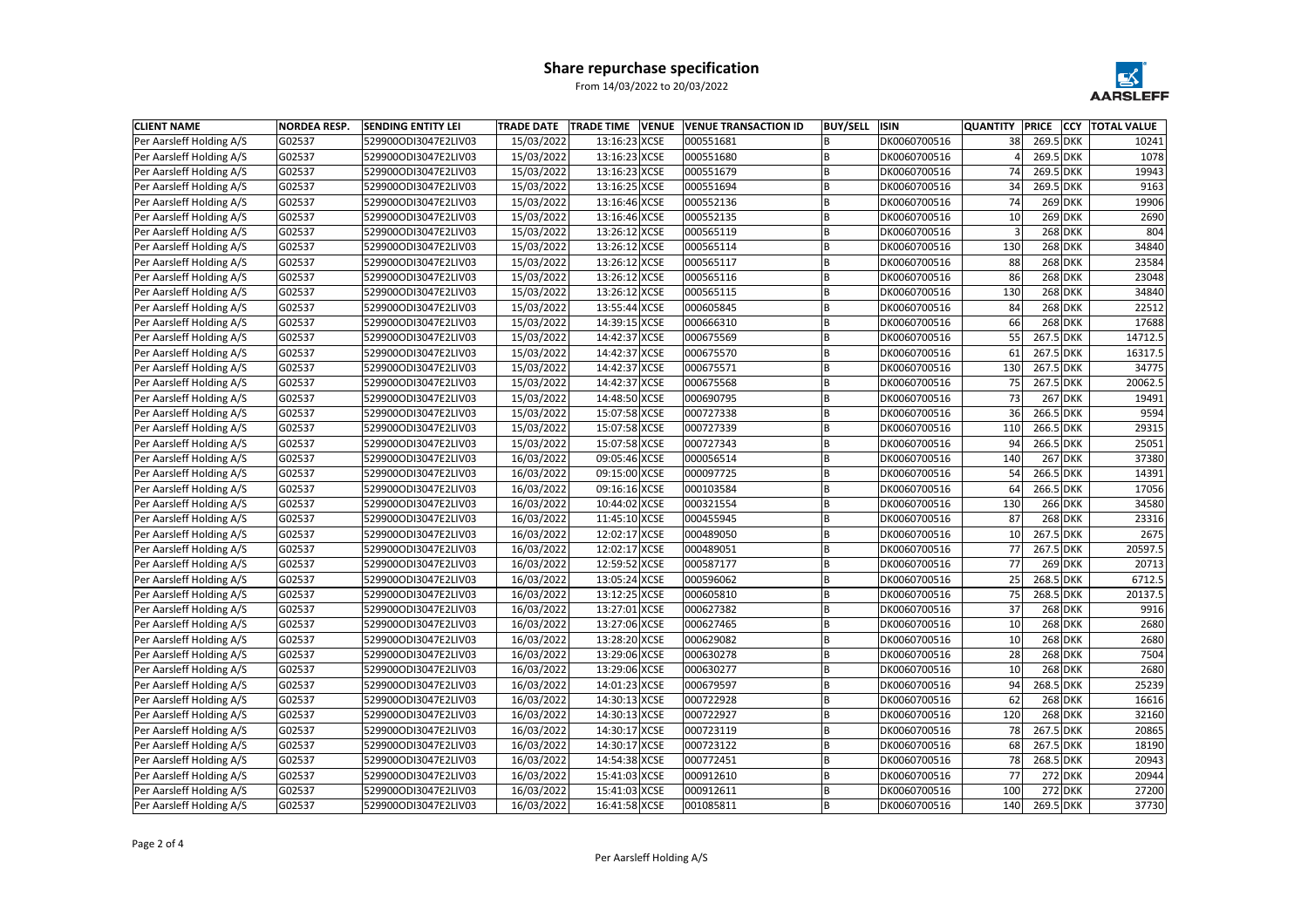| DK0060700516<br>Per Aarsleff Holding A/S<br>G02537<br>529900ODI3047E2LIV03<br>16/03/2022<br>16:41:58 XCSE<br>001085810<br>269.5 DKK<br>37730<br>140<br>Per Aarsleff Holding A/S<br>G02537<br>529900ODI3047E2LIV03<br>17/03/2022<br>09:05:47 XCSE<br>000062167<br>DK0060700516<br>160<br>$273$ DKK<br>43680<br>ΙB<br>Per Aarsleff Holding A/S<br>G02537<br>09:10:02 XCSE<br>63<br>17136<br>529900ODI3047E2LIV03<br>17/03/2022<br>000084879<br>DK0060700516<br>$272$ DKK<br>Per Aarsleff Holding A/S<br>G02537<br>17/03/2022<br>09:30:24 XCSE<br>000162447<br>74<br>271.5 DKK<br>20091<br>529900ODI3047E2LIV03<br>DK0060700516<br>Per Aarsleff Holding A/S<br>G02537<br>17/03/2022<br>09:47:11 XCSE<br>000214061<br>DK0060700516<br>123<br>33271.5<br>529900ODI3047E2LIV03<br>l B<br>270.5 DKK<br>18123.5<br>Per Aarsleff Holding A/S<br>G02537<br>17/03/2022<br>09:47:11 XCSE<br>000214060<br>DK0060700516<br>67<br>270.5 DKK<br>529900ODI3047E2LIV03<br>Per Aarsleff Holding A/S<br>G02537<br>529900ODI3047E2LIV03<br>17/03/2022<br>09:47:32 XCSE<br>000215297<br>ΙB<br>DK0060700516<br>270.5 DKK<br>541<br>23804<br>Per Aarsleff Holding A/S<br>88<br>G02537<br>529900ODI3047E2LIV03<br>17/03/2022<br>09:48:19 XCSE<br>000217374<br>B<br>DK0060700516<br>270.5 DKK<br>Per Aarsleff Holding A/S<br>G02537<br>529900ODI3047E2LIV03<br>17/03/2022<br>09:48:19 XCSE<br>000217373<br>B<br>DK0060700516<br>270.5 DKK<br>12172.5<br>45<br>000217397<br>6750<br>Per Aarsleff Holding A/S<br>G02537<br>17/03/2022<br>09:48:21 XCSE<br>DK0060700516<br>25<br>$270$ DKK<br>529900ODI3047E2LIV03<br>ΙB<br>Per Aarsleff Holding A/S<br>G02537<br>17/03/2022<br>10:11:31 XCSE<br>000275046<br>DK0060700516<br>270.5 DKK<br>37870<br>529900ODI3047E2LIV03<br>140<br>Per Aarsleff Holding A/S<br>G02537<br>529900ODI3047E2LIV03<br>17/03/2022<br>10:36:19 XCSE<br>000330127<br>DK0060700516<br>100<br>270.5 DKK<br>27050<br>ΙB<br>100<br>27000<br>Per Aarsleff Holding A/S<br>G02537<br>529900ODI3047E2LIV03<br>17/03/2022<br>11:00:34 XCSE<br>000382716<br>B<br>DK0060700516<br>270 DKK<br>Per Aarsleff Holding A/S<br>G02537<br>11:00:34 XCSE<br>000382714<br>DK0060700516<br>$270$ DKK<br>10260<br>529900ODI3047E2LIV03<br>17/03/2022<br>ΙB<br>38<br>000382719<br><b>270 DKK</b><br>Per Aarsleff Holding A/S<br>G02537<br>529900ODI3047E2LIV03<br>17/03/2022<br>11:00:34 XCSE<br>DK0060700516<br>150<br>40500<br>2715<br>Per Aarsleff Holding A/S<br>11:17:27 XCSE<br>G02537<br>529900ODI3047E2LIV03<br>17/03/2022<br>000431154<br>DK0060700516<br>10<br>271.5 DKK<br>35295<br>Per Aarsleff Holding A/S<br>G02537<br>17/03/2022<br>11:17:27 XCSE<br>000431155<br>ΙB<br>DK0060700516<br>130<br>271.5 DKK<br>529900ODI3047E2LIV03<br>Per Aarsleff Holding A/S<br>22263<br>G02537<br>529900ODI3047E2LIV03<br>17/03/2022<br>12:19:05 XCSE<br>000524474<br>DK0060700516<br>82<br>l B<br>271.5 DKK<br>Per Aarsleff Holding A/S<br>G02537<br>13:19:20 XCSE<br>000613232<br>DK0060700516<br>100<br>270.5 DKK<br>27050<br>529900ODI3047E2LIV03<br>17/03/2022<br>ΙB<br>29755<br>Per Aarsleff Holding A/S<br>G02537<br>529900ODI3047E2LIV03<br>17/03/2022<br>13:19:20 XCSE<br>000613229<br>DK0060700516<br>110<br>270.5 DKK<br>25968<br>270.5 DKK<br>Per Aarsleff Holding A/S<br>G02537<br>529900ODI3047E2LIV03<br>17/03/2022<br>13:19:20 XCSE<br>000613228<br>DK0060700516<br>96<br>Per Aarsleff Holding A/S<br>G02537<br>35165<br>17/03/2022<br>13:19:20 XCSE<br>000613230<br>DK0060700516<br>130<br>270.5 DKK<br>529900ODI3047E2LIV03<br>000613227<br>270.5 DKK<br>Per Aarsleff Holding A/S<br>G02537<br>529900ODI3047E2LIV03<br>13:19:20 XCSE<br>DK0060700516<br>150<br>40575<br>17/03/2022<br>l B<br>Per Aarsleff Holding A/S<br>G02537<br>24074.5<br>529900ODI3047E2LIV03<br>17/03/2022<br>13:19:20 XCSE<br>000613231<br>DK0060700516<br>89<br>270.5 DKK<br>$269$ DKK<br>Per Aarsleff Holding A/S<br>G02537<br>529900ODI3047E2LIV03<br>17/03/2022<br>14:16:47 XCSE<br>000696650<br>DK0060700516<br>11567<br>ΙB<br>43<br>107<br>28783<br>Per Aarsleff Holding A/S<br>G02537<br>17/03/2022<br>14:16:47 XCSE<br>000696649<br>DK0060700516<br>$269$ DKK<br>529900ODI3047E2LIV03<br>Per Aarsleff Holding A/S<br>G02537<br>000886117<br>270.5 DKK<br>37870<br>529900ODI3047E2LIV03<br>17/03/2022<br>15:48:15 XCSE<br>DK0060700516<br>140<br>270.5 DKK<br>21640<br>Per Aarsleff Holding A/S<br>G02537<br>529900ODI3047E2LIV03<br>17/03/2022<br>15:48:15 XCSE<br>000886115<br>ΙB<br>DK0060700516<br>80<br>Per Aarsleff Holding A/S<br>40650<br>G02537<br>529900ODI3047E2LIV03<br>17/03/2022<br>16:22:35 XCSE<br>000968215<br>DK0060700516<br>150<br>$271$ DKK<br>09:06:17 XCSE<br>Per Aarsleff Holding A/S<br>G02537<br>529900ODI3047E2LIV03<br>18/03/2022<br>000046861<br>DK0060700516<br>190<br>$271$ DKK<br>51490<br><b>Per Aarsleff Holding A/S</b><br>G02537<br>529900ODI3047E2LIV03<br>18/03/2022<br>09:15:37 XCSE<br>000079009<br>IB.<br> DK0060700516<br>270.5 DKK<br>24615.5<br>Per Aarsleff Holding A/S<br>G02537<br>000150882<br>DK0060700516<br>$270$ DKK<br>3510<br>529900ODI3047E2LIV03<br>18/03/2022<br>09:46:02 XCSE<br>13<br>ΙB.<br>Per Aarsleff Holding A/S<br>G02537<br>529900ODI3047E2LIV03<br>18/03/2022<br>09:51:42 XCSE<br>000163818<br>DK0060700516<br>220<br>$270$ DKK<br>59400<br>١B<br>$270$ DKK<br>8640<br>Per Aarsleff Holding A/S<br>G02537<br>529900ODI3047E2LIV03<br>18/03/2022<br>09:51:42 XCSE<br>000163817<br>DK0060700516<br>32<br>Per Aarsleff Holding A/S<br>G02537<br>000163816<br>68<br>529900ODI3047E2LIV03<br>18/03/2022<br>09:51:42 XCSE<br>ΙB<br>DK0060700516<br>$270$ DKK<br>18360<br>Per Aarsleff Holding A/S<br>000163812<br>$270$ DKK<br>G02537<br>529900ODI3047E2LIV03<br>18/03/2022<br>09:51:42 XCSE<br>DK0060700516<br>97<br>26190<br>l B<br>Per Aarsleff Holding A/S<br>G02537<br>529900ODI3047E2LIV03<br>09:51:42 XCSE<br>000163814<br>DK0060700516<br>$270$ DKK<br>29700<br>18/03/2022<br>ΙB<br>110<br>Per Aarsleff Holding A/S<br>G02537<br>18/03/2022<br>09:51:42 XCSE<br>000163819<br>ΙB<br>DK0060700516<br>95<br>$270$ DKK<br>529900ODI3047E2LIV03<br>25650<br>Per Aarsleff Holding A/S<br>G02537<br>529900ODI3047E2LIV03<br>18/03/2022<br>10:16:49 XCSE<br>000205269<br>DK0060700516<br>268.5 DKK<br>20137.5<br>ΙB<br>75<br>Per Aarsleff Holding A/S<br>G02537<br>18/03/2022<br>000205270<br>DK0060700516<br>268.5 DKK<br>529900ODI3047E2LIV03<br>10:16:49 XCSE<br>75<br>20137.5<br>l B<br>Per Aarsleff Holding A/S<br>000205274<br>268.5 DKK<br>48330<br>G02537<br>529900ODI3047E2LIV03<br>18/03/2022<br>10:16:49 XCSE<br>DK0060700516<br>180<br>l B<br>Per Aarsleff Holding A/S<br>28998<br>G02537<br>529900ODI3047E2LIV03<br>18/03/2022<br>10:39:35 XCSE<br>000243194<br>DK0060700516<br>108<br>268.5 DKK<br>ΙB<br>Per Aarsleff Holding A/S<br>G02537<br>529900ODI3047E2LIV03<br>18/03/2022<br>10:39:35 XCSE<br>000243193<br>l B<br>DK0060700516<br>72<br>268.5 DKK<br>19332<br>18/03/2022<br>30<br>$268$ DKK<br>8040<br>ΙB. | <b>CLIENT NAME</b>       | <b>NORDEA RESP.</b> | <b>SENDING ENTITY LEI</b> | <b>TRADE DATE</b> | <b>TRADE TIME VENUE</b> | <b>VENUE TRANSACTION ID</b> | <b>BUY/SELL</b> | <b>ISIN</b>  | <b>QUANTITY</b> | <b>PRICE</b> | <b>CCY TOTAL VALUE</b> |
|-------------------------------------------------------------------------------------------------------------------------------------------------------------------------------------------------------------------------------------------------------------------------------------------------------------------------------------------------------------------------------------------------------------------------------------------------------------------------------------------------------------------------------------------------------------------------------------------------------------------------------------------------------------------------------------------------------------------------------------------------------------------------------------------------------------------------------------------------------------------------------------------------------------------------------------------------------------------------------------------------------------------------------------------------------------------------------------------------------------------------------------------------------------------------------------------------------------------------------------------------------------------------------------------------------------------------------------------------------------------------------------------------------------------------------------------------------------------------------------------------------------------------------------------------------------------------------------------------------------------------------------------------------------------------------------------------------------------------------------------------------------------------------------------------------------------------------------------------------------------------------------------------------------------------------------------------------------------------------------------------------------------------------------------------------------------------------------------------------------------------------------------------------------------------------------------------------------------------------------------------------------------------------------------------------------------------------------------------------------------------------------------------------------------------------------------------------------------------------------------------------------------------------------------------------------------------------------------------------------------------------------------------------------------------------------------------------------------------------------------------------------------------------------------------------------------------------------------------------------------------------------------------------------------------------------------------------------------------------------------------------------------------------------------------------------------------------------------------------------------------------------------------------------------------------------------------------------------------------------------------------------------------------------------------------------------------------------------------------------------------------------------------------------------------------------------------------------------------------------------------------------------------------------------------------------------------------------------------------------------------------------------------------------------------------------------------------------------------------------------------------------------------------------------------------------------------------------------------------------------------------------------------------------------------------------------------------------------------------------------------------------------------------------------------------------------------------------------------------------------------------------------------------------------------------------------------------------------------------------------------------------------------------------------------------------------------------------------------------------------------------------------------------------------------------------------------------------------------------------------------------------------------------------------------------------------------------------------------------------------------------------------------------------------------------------------------------------------------------------------------------------------------------------------------------------------------------------------------------------------------------------------------------------------------------------------------------------------------------------------------------------------------------------------------------------------------------------------------------------------------------------------------------------------------------------------------------------------------------------------------------------------------------------------------------------------------------------------------------------------------------------------------------------------------------------------------------------------------------------------------------------------------------------------------------------------------------------------------------------------------------------------------------------------------------------------------------------------------------------------------------------------------------------------------------------------------------------------------------------------------------------------------------------------------------------------------------------------------------------------------------------------------------------------------------------------------------------------------------------------------------------------------------------------------------------------------------------------------------------------------------------------------------------------------------------------------------------------------------------------------------------------------------------------------------------------------------------------------------------------------------------------------------------------------------------------------------------------------------------------------------------------------------------------------------------------------------------------------------------------------------------------------------------------------------------------------------------------------------------------------------------------------------------------------------------------------------------------|--------------------------|---------------------|---------------------------|-------------------|-------------------------|-----------------------------|-----------------|--------------|-----------------|--------------|------------------------|
|                                                                                                                                                                                                                                                                                                                                                                                                                                                                                                                                                                                                                                                                                                                                                                                                                                                                                                                                                                                                                                                                                                                                                                                                                                                                                                                                                                                                                                                                                                                                                                                                                                                                                                                                                                                                                                                                                                                                                                                                                                                                                                                                                                                                                                                                                                                                                                                                                                                                                                                                                                                                                                                                                                                                                                                                                                                                                                                                                                                                                                                                                                                                                                                                                                                                                                                                                                                                                                                                                                                                                                                                                                                                                                                                                                                                                                                                                                                                                                                                                                                                                                                                                                                                                                                                                                                                                                                                                                                                                                                                                                                                                                                                                                                                                                                                                                                                                                                                                                                                                                                                                                                                                                                                                                                                                                                                                                                                                                                                                                                                                                                                                                                                                                                                                                                                                                                                                                                                                                                                                                                                                                                                                                                                                                                                                                                                                                                                                                                                                                                                                                                                                                                                                                                                                                                                                                                                                                                                                                   |                          |                     |                           |                   |                         |                             |                 |              |                 |              |                        |
|                                                                                                                                                                                                                                                                                                                                                                                                                                                                                                                                                                                                                                                                                                                                                                                                                                                                                                                                                                                                                                                                                                                                                                                                                                                                                                                                                                                                                                                                                                                                                                                                                                                                                                                                                                                                                                                                                                                                                                                                                                                                                                                                                                                                                                                                                                                                                                                                                                                                                                                                                                                                                                                                                                                                                                                                                                                                                                                                                                                                                                                                                                                                                                                                                                                                                                                                                                                                                                                                                                                                                                                                                                                                                                                                                                                                                                                                                                                                                                                                                                                                                                                                                                                                                                                                                                                                                                                                                                                                                                                                                                                                                                                                                                                                                                                                                                                                                                                                                                                                                                                                                                                                                                                                                                                                                                                                                                                                                                                                                                                                                                                                                                                                                                                                                                                                                                                                                                                                                                                                                                                                                                                                                                                                                                                                                                                                                                                                                                                                                                                                                                                                                                                                                                                                                                                                                                                                                                                                                                   |                          |                     |                           |                   |                         |                             |                 |              |                 |              |                        |
|                                                                                                                                                                                                                                                                                                                                                                                                                                                                                                                                                                                                                                                                                                                                                                                                                                                                                                                                                                                                                                                                                                                                                                                                                                                                                                                                                                                                                                                                                                                                                                                                                                                                                                                                                                                                                                                                                                                                                                                                                                                                                                                                                                                                                                                                                                                                                                                                                                                                                                                                                                                                                                                                                                                                                                                                                                                                                                                                                                                                                                                                                                                                                                                                                                                                                                                                                                                                                                                                                                                                                                                                                                                                                                                                                                                                                                                                                                                                                                                                                                                                                                                                                                                                                                                                                                                                                                                                                                                                                                                                                                                                                                                                                                                                                                                                                                                                                                                                                                                                                                                                                                                                                                                                                                                                                                                                                                                                                                                                                                                                                                                                                                                                                                                                                                                                                                                                                                                                                                                                                                                                                                                                                                                                                                                                                                                                                                                                                                                                                                                                                                                                                                                                                                                                                                                                                                                                                                                                                                   |                          |                     |                           |                   |                         |                             |                 |              |                 |              |                        |
|                                                                                                                                                                                                                                                                                                                                                                                                                                                                                                                                                                                                                                                                                                                                                                                                                                                                                                                                                                                                                                                                                                                                                                                                                                                                                                                                                                                                                                                                                                                                                                                                                                                                                                                                                                                                                                                                                                                                                                                                                                                                                                                                                                                                                                                                                                                                                                                                                                                                                                                                                                                                                                                                                                                                                                                                                                                                                                                                                                                                                                                                                                                                                                                                                                                                                                                                                                                                                                                                                                                                                                                                                                                                                                                                                                                                                                                                                                                                                                                                                                                                                                                                                                                                                                                                                                                                                                                                                                                                                                                                                                                                                                                                                                                                                                                                                                                                                                                                                                                                                                                                                                                                                                                                                                                                                                                                                                                                                                                                                                                                                                                                                                                                                                                                                                                                                                                                                                                                                                                                                                                                                                                                                                                                                                                                                                                                                                                                                                                                                                                                                                                                                                                                                                                                                                                                                                                                                                                                                                   |                          |                     |                           |                   |                         |                             |                 |              |                 |              |                        |
|                                                                                                                                                                                                                                                                                                                                                                                                                                                                                                                                                                                                                                                                                                                                                                                                                                                                                                                                                                                                                                                                                                                                                                                                                                                                                                                                                                                                                                                                                                                                                                                                                                                                                                                                                                                                                                                                                                                                                                                                                                                                                                                                                                                                                                                                                                                                                                                                                                                                                                                                                                                                                                                                                                                                                                                                                                                                                                                                                                                                                                                                                                                                                                                                                                                                                                                                                                                                                                                                                                                                                                                                                                                                                                                                                                                                                                                                                                                                                                                                                                                                                                                                                                                                                                                                                                                                                                                                                                                                                                                                                                                                                                                                                                                                                                                                                                                                                                                                                                                                                                                                                                                                                                                                                                                                                                                                                                                                                                                                                                                                                                                                                                                                                                                                                                                                                                                                                                                                                                                                                                                                                                                                                                                                                                                                                                                                                                                                                                                                                                                                                                                                                                                                                                                                                                                                                                                                                                                                                                   |                          |                     |                           |                   |                         |                             |                 |              |                 |              |                        |
|                                                                                                                                                                                                                                                                                                                                                                                                                                                                                                                                                                                                                                                                                                                                                                                                                                                                                                                                                                                                                                                                                                                                                                                                                                                                                                                                                                                                                                                                                                                                                                                                                                                                                                                                                                                                                                                                                                                                                                                                                                                                                                                                                                                                                                                                                                                                                                                                                                                                                                                                                                                                                                                                                                                                                                                                                                                                                                                                                                                                                                                                                                                                                                                                                                                                                                                                                                                                                                                                                                                                                                                                                                                                                                                                                                                                                                                                                                                                                                                                                                                                                                                                                                                                                                                                                                                                                                                                                                                                                                                                                                                                                                                                                                                                                                                                                                                                                                                                                                                                                                                                                                                                                                                                                                                                                                                                                                                                                                                                                                                                                                                                                                                                                                                                                                                                                                                                                                                                                                                                                                                                                                                                                                                                                                                                                                                                                                                                                                                                                                                                                                                                                                                                                                                                                                                                                                                                                                                                                                   |                          |                     |                           |                   |                         |                             |                 |              |                 |              |                        |
|                                                                                                                                                                                                                                                                                                                                                                                                                                                                                                                                                                                                                                                                                                                                                                                                                                                                                                                                                                                                                                                                                                                                                                                                                                                                                                                                                                                                                                                                                                                                                                                                                                                                                                                                                                                                                                                                                                                                                                                                                                                                                                                                                                                                                                                                                                                                                                                                                                                                                                                                                                                                                                                                                                                                                                                                                                                                                                                                                                                                                                                                                                                                                                                                                                                                                                                                                                                                                                                                                                                                                                                                                                                                                                                                                                                                                                                                                                                                                                                                                                                                                                                                                                                                                                                                                                                                                                                                                                                                                                                                                                                                                                                                                                                                                                                                                                                                                                                                                                                                                                                                                                                                                                                                                                                                                                                                                                                                                                                                                                                                                                                                                                                                                                                                                                                                                                                                                                                                                                                                                                                                                                                                                                                                                                                                                                                                                                                                                                                                                                                                                                                                                                                                                                                                                                                                                                                                                                                                                                   |                          |                     |                           |                   |                         |                             |                 |              |                 |              |                        |
|                                                                                                                                                                                                                                                                                                                                                                                                                                                                                                                                                                                                                                                                                                                                                                                                                                                                                                                                                                                                                                                                                                                                                                                                                                                                                                                                                                                                                                                                                                                                                                                                                                                                                                                                                                                                                                                                                                                                                                                                                                                                                                                                                                                                                                                                                                                                                                                                                                                                                                                                                                                                                                                                                                                                                                                                                                                                                                                                                                                                                                                                                                                                                                                                                                                                                                                                                                                                                                                                                                                                                                                                                                                                                                                                                                                                                                                                                                                                                                                                                                                                                                                                                                                                                                                                                                                                                                                                                                                                                                                                                                                                                                                                                                                                                                                                                                                                                                                                                                                                                                                                                                                                                                                                                                                                                                                                                                                                                                                                                                                                                                                                                                                                                                                                                                                                                                                                                                                                                                                                                                                                                                                                                                                                                                                                                                                                                                                                                                                                                                                                                                                                                                                                                                                                                                                                                                                                                                                                                                   |                          |                     |                           |                   |                         |                             |                 |              |                 |              |                        |
|                                                                                                                                                                                                                                                                                                                                                                                                                                                                                                                                                                                                                                                                                                                                                                                                                                                                                                                                                                                                                                                                                                                                                                                                                                                                                                                                                                                                                                                                                                                                                                                                                                                                                                                                                                                                                                                                                                                                                                                                                                                                                                                                                                                                                                                                                                                                                                                                                                                                                                                                                                                                                                                                                                                                                                                                                                                                                                                                                                                                                                                                                                                                                                                                                                                                                                                                                                                                                                                                                                                                                                                                                                                                                                                                                                                                                                                                                                                                                                                                                                                                                                                                                                                                                                                                                                                                                                                                                                                                                                                                                                                                                                                                                                                                                                                                                                                                                                                                                                                                                                                                                                                                                                                                                                                                                                                                                                                                                                                                                                                                                                                                                                                                                                                                                                                                                                                                                                                                                                                                                                                                                                                                                                                                                                                                                                                                                                                                                                                                                                                                                                                                                                                                                                                                                                                                                                                                                                                                                                   |                          |                     |                           |                   |                         |                             |                 |              |                 |              |                        |
|                                                                                                                                                                                                                                                                                                                                                                                                                                                                                                                                                                                                                                                                                                                                                                                                                                                                                                                                                                                                                                                                                                                                                                                                                                                                                                                                                                                                                                                                                                                                                                                                                                                                                                                                                                                                                                                                                                                                                                                                                                                                                                                                                                                                                                                                                                                                                                                                                                                                                                                                                                                                                                                                                                                                                                                                                                                                                                                                                                                                                                                                                                                                                                                                                                                                                                                                                                                                                                                                                                                                                                                                                                                                                                                                                                                                                                                                                                                                                                                                                                                                                                                                                                                                                                                                                                                                                                                                                                                                                                                                                                                                                                                                                                                                                                                                                                                                                                                                                                                                                                                                                                                                                                                                                                                                                                                                                                                                                                                                                                                                                                                                                                                                                                                                                                                                                                                                                                                                                                                                                                                                                                                                                                                                                                                                                                                                                                                                                                                                                                                                                                                                                                                                                                                                                                                                                                                                                                                                                                   |                          |                     |                           |                   |                         |                             |                 |              |                 |              |                        |
|                                                                                                                                                                                                                                                                                                                                                                                                                                                                                                                                                                                                                                                                                                                                                                                                                                                                                                                                                                                                                                                                                                                                                                                                                                                                                                                                                                                                                                                                                                                                                                                                                                                                                                                                                                                                                                                                                                                                                                                                                                                                                                                                                                                                                                                                                                                                                                                                                                                                                                                                                                                                                                                                                                                                                                                                                                                                                                                                                                                                                                                                                                                                                                                                                                                                                                                                                                                                                                                                                                                                                                                                                                                                                                                                                                                                                                                                                                                                                                                                                                                                                                                                                                                                                                                                                                                                                                                                                                                                                                                                                                                                                                                                                                                                                                                                                                                                                                                                                                                                                                                                                                                                                                                                                                                                                                                                                                                                                                                                                                                                                                                                                                                                                                                                                                                                                                                                                                                                                                                                                                                                                                                                                                                                                                                                                                                                                                                                                                                                                                                                                                                                                                                                                                                                                                                                                                                                                                                                                                   |                          |                     |                           |                   |                         |                             |                 |              |                 |              |                        |
|                                                                                                                                                                                                                                                                                                                                                                                                                                                                                                                                                                                                                                                                                                                                                                                                                                                                                                                                                                                                                                                                                                                                                                                                                                                                                                                                                                                                                                                                                                                                                                                                                                                                                                                                                                                                                                                                                                                                                                                                                                                                                                                                                                                                                                                                                                                                                                                                                                                                                                                                                                                                                                                                                                                                                                                                                                                                                                                                                                                                                                                                                                                                                                                                                                                                                                                                                                                                                                                                                                                                                                                                                                                                                                                                                                                                                                                                                                                                                                                                                                                                                                                                                                                                                                                                                                                                                                                                                                                                                                                                                                                                                                                                                                                                                                                                                                                                                                                                                                                                                                                                                                                                                                                                                                                                                                                                                                                                                                                                                                                                                                                                                                                                                                                                                                                                                                                                                                                                                                                                                                                                                                                                                                                                                                                                                                                                                                                                                                                                                                                                                                                                                                                                                                                                                                                                                                                                                                                                                                   |                          |                     |                           |                   |                         |                             |                 |              |                 |              |                        |
|                                                                                                                                                                                                                                                                                                                                                                                                                                                                                                                                                                                                                                                                                                                                                                                                                                                                                                                                                                                                                                                                                                                                                                                                                                                                                                                                                                                                                                                                                                                                                                                                                                                                                                                                                                                                                                                                                                                                                                                                                                                                                                                                                                                                                                                                                                                                                                                                                                                                                                                                                                                                                                                                                                                                                                                                                                                                                                                                                                                                                                                                                                                                                                                                                                                                                                                                                                                                                                                                                                                                                                                                                                                                                                                                                                                                                                                                                                                                                                                                                                                                                                                                                                                                                                                                                                                                                                                                                                                                                                                                                                                                                                                                                                                                                                                                                                                                                                                                                                                                                                                                                                                                                                                                                                                                                                                                                                                                                                                                                                                                                                                                                                                                                                                                                                                                                                                                                                                                                                                                                                                                                                                                                                                                                                                                                                                                                                                                                                                                                                                                                                                                                                                                                                                                                                                                                                                                                                                                                                   |                          |                     |                           |                   |                         |                             |                 |              |                 |              |                        |
|                                                                                                                                                                                                                                                                                                                                                                                                                                                                                                                                                                                                                                                                                                                                                                                                                                                                                                                                                                                                                                                                                                                                                                                                                                                                                                                                                                                                                                                                                                                                                                                                                                                                                                                                                                                                                                                                                                                                                                                                                                                                                                                                                                                                                                                                                                                                                                                                                                                                                                                                                                                                                                                                                                                                                                                                                                                                                                                                                                                                                                                                                                                                                                                                                                                                                                                                                                                                                                                                                                                                                                                                                                                                                                                                                                                                                                                                                                                                                                                                                                                                                                                                                                                                                                                                                                                                                                                                                                                                                                                                                                                                                                                                                                                                                                                                                                                                                                                                                                                                                                                                                                                                                                                                                                                                                                                                                                                                                                                                                                                                                                                                                                                                                                                                                                                                                                                                                                                                                                                                                                                                                                                                                                                                                                                                                                                                                                                                                                                                                                                                                                                                                                                                                                                                                                                                                                                                                                                                                                   |                          |                     |                           |                   |                         |                             |                 |              |                 |              |                        |
|                                                                                                                                                                                                                                                                                                                                                                                                                                                                                                                                                                                                                                                                                                                                                                                                                                                                                                                                                                                                                                                                                                                                                                                                                                                                                                                                                                                                                                                                                                                                                                                                                                                                                                                                                                                                                                                                                                                                                                                                                                                                                                                                                                                                                                                                                                                                                                                                                                                                                                                                                                                                                                                                                                                                                                                                                                                                                                                                                                                                                                                                                                                                                                                                                                                                                                                                                                                                                                                                                                                                                                                                                                                                                                                                                                                                                                                                                                                                                                                                                                                                                                                                                                                                                                                                                                                                                                                                                                                                                                                                                                                                                                                                                                                                                                                                                                                                                                                                                                                                                                                                                                                                                                                                                                                                                                                                                                                                                                                                                                                                                                                                                                                                                                                                                                                                                                                                                                                                                                                                                                                                                                                                                                                                                                                                                                                                                                                                                                                                                                                                                                                                                                                                                                                                                                                                                                                                                                                                                                   |                          |                     |                           |                   |                         |                             |                 |              |                 |              |                        |
|                                                                                                                                                                                                                                                                                                                                                                                                                                                                                                                                                                                                                                                                                                                                                                                                                                                                                                                                                                                                                                                                                                                                                                                                                                                                                                                                                                                                                                                                                                                                                                                                                                                                                                                                                                                                                                                                                                                                                                                                                                                                                                                                                                                                                                                                                                                                                                                                                                                                                                                                                                                                                                                                                                                                                                                                                                                                                                                                                                                                                                                                                                                                                                                                                                                                                                                                                                                                                                                                                                                                                                                                                                                                                                                                                                                                                                                                                                                                                                                                                                                                                                                                                                                                                                                                                                                                                                                                                                                                                                                                                                                                                                                                                                                                                                                                                                                                                                                                                                                                                                                                                                                                                                                                                                                                                                                                                                                                                                                                                                                                                                                                                                                                                                                                                                                                                                                                                                                                                                                                                                                                                                                                                                                                                                                                                                                                                                                                                                                                                                                                                                                                                                                                                                                                                                                                                                                                                                                                                                   |                          |                     |                           |                   |                         |                             |                 |              |                 |              |                        |
|                                                                                                                                                                                                                                                                                                                                                                                                                                                                                                                                                                                                                                                                                                                                                                                                                                                                                                                                                                                                                                                                                                                                                                                                                                                                                                                                                                                                                                                                                                                                                                                                                                                                                                                                                                                                                                                                                                                                                                                                                                                                                                                                                                                                                                                                                                                                                                                                                                                                                                                                                                                                                                                                                                                                                                                                                                                                                                                                                                                                                                                                                                                                                                                                                                                                                                                                                                                                                                                                                                                                                                                                                                                                                                                                                                                                                                                                                                                                                                                                                                                                                                                                                                                                                                                                                                                                                                                                                                                                                                                                                                                                                                                                                                                                                                                                                                                                                                                                                                                                                                                                                                                                                                                                                                                                                                                                                                                                                                                                                                                                                                                                                                                                                                                                                                                                                                                                                                                                                                                                                                                                                                                                                                                                                                                                                                                                                                                                                                                                                                                                                                                                                                                                                                                                                                                                                                                                                                                                                                   |                          |                     |                           |                   |                         |                             |                 |              |                 |              |                        |
|                                                                                                                                                                                                                                                                                                                                                                                                                                                                                                                                                                                                                                                                                                                                                                                                                                                                                                                                                                                                                                                                                                                                                                                                                                                                                                                                                                                                                                                                                                                                                                                                                                                                                                                                                                                                                                                                                                                                                                                                                                                                                                                                                                                                                                                                                                                                                                                                                                                                                                                                                                                                                                                                                                                                                                                                                                                                                                                                                                                                                                                                                                                                                                                                                                                                                                                                                                                                                                                                                                                                                                                                                                                                                                                                                                                                                                                                                                                                                                                                                                                                                                                                                                                                                                                                                                                                                                                                                                                                                                                                                                                                                                                                                                                                                                                                                                                                                                                                                                                                                                                                                                                                                                                                                                                                                                                                                                                                                                                                                                                                                                                                                                                                                                                                                                                                                                                                                                                                                                                                                                                                                                                                                                                                                                                                                                                                                                                                                                                                                                                                                                                                                                                                                                                                                                                                                                                                                                                                                                   |                          |                     |                           |                   |                         |                             |                 |              |                 |              |                        |
|                                                                                                                                                                                                                                                                                                                                                                                                                                                                                                                                                                                                                                                                                                                                                                                                                                                                                                                                                                                                                                                                                                                                                                                                                                                                                                                                                                                                                                                                                                                                                                                                                                                                                                                                                                                                                                                                                                                                                                                                                                                                                                                                                                                                                                                                                                                                                                                                                                                                                                                                                                                                                                                                                                                                                                                                                                                                                                                                                                                                                                                                                                                                                                                                                                                                                                                                                                                                                                                                                                                                                                                                                                                                                                                                                                                                                                                                                                                                                                                                                                                                                                                                                                                                                                                                                                                                                                                                                                                                                                                                                                                                                                                                                                                                                                                                                                                                                                                                                                                                                                                                                                                                                                                                                                                                                                                                                                                                                                                                                                                                                                                                                                                                                                                                                                                                                                                                                                                                                                                                                                                                                                                                                                                                                                                                                                                                                                                                                                                                                                                                                                                                                                                                                                                                                                                                                                                                                                                                                                   |                          |                     |                           |                   |                         |                             |                 |              |                 |              |                        |
|                                                                                                                                                                                                                                                                                                                                                                                                                                                                                                                                                                                                                                                                                                                                                                                                                                                                                                                                                                                                                                                                                                                                                                                                                                                                                                                                                                                                                                                                                                                                                                                                                                                                                                                                                                                                                                                                                                                                                                                                                                                                                                                                                                                                                                                                                                                                                                                                                                                                                                                                                                                                                                                                                                                                                                                                                                                                                                                                                                                                                                                                                                                                                                                                                                                                                                                                                                                                                                                                                                                                                                                                                                                                                                                                                                                                                                                                                                                                                                                                                                                                                                                                                                                                                                                                                                                                                                                                                                                                                                                                                                                                                                                                                                                                                                                                                                                                                                                                                                                                                                                                                                                                                                                                                                                                                                                                                                                                                                                                                                                                                                                                                                                                                                                                                                                                                                                                                                                                                                                                                                                                                                                                                                                                                                                                                                                                                                                                                                                                                                                                                                                                                                                                                                                                                                                                                                                                                                                                                                   |                          |                     |                           |                   |                         |                             |                 |              |                 |              |                        |
|                                                                                                                                                                                                                                                                                                                                                                                                                                                                                                                                                                                                                                                                                                                                                                                                                                                                                                                                                                                                                                                                                                                                                                                                                                                                                                                                                                                                                                                                                                                                                                                                                                                                                                                                                                                                                                                                                                                                                                                                                                                                                                                                                                                                                                                                                                                                                                                                                                                                                                                                                                                                                                                                                                                                                                                                                                                                                                                                                                                                                                                                                                                                                                                                                                                                                                                                                                                                                                                                                                                                                                                                                                                                                                                                                                                                                                                                                                                                                                                                                                                                                                                                                                                                                                                                                                                                                                                                                                                                                                                                                                                                                                                                                                                                                                                                                                                                                                                                                                                                                                                                                                                                                                                                                                                                                                                                                                                                                                                                                                                                                                                                                                                                                                                                                                                                                                                                                                                                                                                                                                                                                                                                                                                                                                                                                                                                                                                                                                                                                                                                                                                                                                                                                                                                                                                                                                                                                                                                                                   |                          |                     |                           |                   |                         |                             |                 |              |                 |              |                        |
|                                                                                                                                                                                                                                                                                                                                                                                                                                                                                                                                                                                                                                                                                                                                                                                                                                                                                                                                                                                                                                                                                                                                                                                                                                                                                                                                                                                                                                                                                                                                                                                                                                                                                                                                                                                                                                                                                                                                                                                                                                                                                                                                                                                                                                                                                                                                                                                                                                                                                                                                                                                                                                                                                                                                                                                                                                                                                                                                                                                                                                                                                                                                                                                                                                                                                                                                                                                                                                                                                                                                                                                                                                                                                                                                                                                                                                                                                                                                                                                                                                                                                                                                                                                                                                                                                                                                                                                                                                                                                                                                                                                                                                                                                                                                                                                                                                                                                                                                                                                                                                                                                                                                                                                                                                                                                                                                                                                                                                                                                                                                                                                                                                                                                                                                                                                                                                                                                                                                                                                                                                                                                                                                                                                                                                                                                                                                                                                                                                                                                                                                                                                                                                                                                                                                                                                                                                                                                                                                                                   |                          |                     |                           |                   |                         |                             |                 |              |                 |              |                        |
|                                                                                                                                                                                                                                                                                                                                                                                                                                                                                                                                                                                                                                                                                                                                                                                                                                                                                                                                                                                                                                                                                                                                                                                                                                                                                                                                                                                                                                                                                                                                                                                                                                                                                                                                                                                                                                                                                                                                                                                                                                                                                                                                                                                                                                                                                                                                                                                                                                                                                                                                                                                                                                                                                                                                                                                                                                                                                                                                                                                                                                                                                                                                                                                                                                                                                                                                                                                                                                                                                                                                                                                                                                                                                                                                                                                                                                                                                                                                                                                                                                                                                                                                                                                                                                                                                                                                                                                                                                                                                                                                                                                                                                                                                                                                                                                                                                                                                                                                                                                                                                                                                                                                                                                                                                                                                                                                                                                                                                                                                                                                                                                                                                                                                                                                                                                                                                                                                                                                                                                                                                                                                                                                                                                                                                                                                                                                                                                                                                                                                                                                                                                                                                                                                                                                                                                                                                                                                                                                                                   |                          |                     |                           |                   |                         |                             |                 |              |                 |              |                        |
|                                                                                                                                                                                                                                                                                                                                                                                                                                                                                                                                                                                                                                                                                                                                                                                                                                                                                                                                                                                                                                                                                                                                                                                                                                                                                                                                                                                                                                                                                                                                                                                                                                                                                                                                                                                                                                                                                                                                                                                                                                                                                                                                                                                                                                                                                                                                                                                                                                                                                                                                                                                                                                                                                                                                                                                                                                                                                                                                                                                                                                                                                                                                                                                                                                                                                                                                                                                                                                                                                                                                                                                                                                                                                                                                                                                                                                                                                                                                                                                                                                                                                                                                                                                                                                                                                                                                                                                                                                                                                                                                                                                                                                                                                                                                                                                                                                                                                                                                                                                                                                                                                                                                                                                                                                                                                                                                                                                                                                                                                                                                                                                                                                                                                                                                                                                                                                                                                                                                                                                                                                                                                                                                                                                                                                                                                                                                                                                                                                                                                                                                                                                                                                                                                                                                                                                                                                                                                                                                                                   |                          |                     |                           |                   |                         |                             |                 |              |                 |              |                        |
|                                                                                                                                                                                                                                                                                                                                                                                                                                                                                                                                                                                                                                                                                                                                                                                                                                                                                                                                                                                                                                                                                                                                                                                                                                                                                                                                                                                                                                                                                                                                                                                                                                                                                                                                                                                                                                                                                                                                                                                                                                                                                                                                                                                                                                                                                                                                                                                                                                                                                                                                                                                                                                                                                                                                                                                                                                                                                                                                                                                                                                                                                                                                                                                                                                                                                                                                                                                                                                                                                                                                                                                                                                                                                                                                                                                                                                                                                                                                                                                                                                                                                                                                                                                                                                                                                                                                                                                                                                                                                                                                                                                                                                                                                                                                                                                                                                                                                                                                                                                                                                                                                                                                                                                                                                                                                                                                                                                                                                                                                                                                                                                                                                                                                                                                                                                                                                                                                                                                                                                                                                                                                                                                                                                                                                                                                                                                                                                                                                                                                                                                                                                                                                                                                                                                                                                                                                                                                                                                                                   |                          |                     |                           |                   |                         |                             |                 |              |                 |              |                        |
|                                                                                                                                                                                                                                                                                                                                                                                                                                                                                                                                                                                                                                                                                                                                                                                                                                                                                                                                                                                                                                                                                                                                                                                                                                                                                                                                                                                                                                                                                                                                                                                                                                                                                                                                                                                                                                                                                                                                                                                                                                                                                                                                                                                                                                                                                                                                                                                                                                                                                                                                                                                                                                                                                                                                                                                                                                                                                                                                                                                                                                                                                                                                                                                                                                                                                                                                                                                                                                                                                                                                                                                                                                                                                                                                                                                                                                                                                                                                                                                                                                                                                                                                                                                                                                                                                                                                                                                                                                                                                                                                                                                                                                                                                                                                                                                                                                                                                                                                                                                                                                                                                                                                                                                                                                                                                                                                                                                                                                                                                                                                                                                                                                                                                                                                                                                                                                                                                                                                                                                                                                                                                                                                                                                                                                                                                                                                                                                                                                                                                                                                                                                                                                                                                                                                                                                                                                                                                                                                                                   |                          |                     |                           |                   |                         |                             |                 |              |                 |              |                        |
|                                                                                                                                                                                                                                                                                                                                                                                                                                                                                                                                                                                                                                                                                                                                                                                                                                                                                                                                                                                                                                                                                                                                                                                                                                                                                                                                                                                                                                                                                                                                                                                                                                                                                                                                                                                                                                                                                                                                                                                                                                                                                                                                                                                                                                                                                                                                                                                                                                                                                                                                                                                                                                                                                                                                                                                                                                                                                                                                                                                                                                                                                                                                                                                                                                                                                                                                                                                                                                                                                                                                                                                                                                                                                                                                                                                                                                                                                                                                                                                                                                                                                                                                                                                                                                                                                                                                                                                                                                                                                                                                                                                                                                                                                                                                                                                                                                                                                                                                                                                                                                                                                                                                                                                                                                                                                                                                                                                                                                                                                                                                                                                                                                                                                                                                                                                                                                                                                                                                                                                                                                                                                                                                                                                                                                                                                                                                                                                                                                                                                                                                                                                                                                                                                                                                                                                                                                                                                                                                                                   |                          |                     |                           |                   |                         |                             |                 |              |                 |              |                        |
|                                                                                                                                                                                                                                                                                                                                                                                                                                                                                                                                                                                                                                                                                                                                                                                                                                                                                                                                                                                                                                                                                                                                                                                                                                                                                                                                                                                                                                                                                                                                                                                                                                                                                                                                                                                                                                                                                                                                                                                                                                                                                                                                                                                                                                                                                                                                                                                                                                                                                                                                                                                                                                                                                                                                                                                                                                                                                                                                                                                                                                                                                                                                                                                                                                                                                                                                                                                                                                                                                                                                                                                                                                                                                                                                                                                                                                                                                                                                                                                                                                                                                                                                                                                                                                                                                                                                                                                                                                                                                                                                                                                                                                                                                                                                                                                                                                                                                                                                                                                                                                                                                                                                                                                                                                                                                                                                                                                                                                                                                                                                                                                                                                                                                                                                                                                                                                                                                                                                                                                                                                                                                                                                                                                                                                                                                                                                                                                                                                                                                                                                                                                                                                                                                                                                                                                                                                                                                                                                                                   |                          |                     |                           |                   |                         |                             |                 |              |                 |              |                        |
|                                                                                                                                                                                                                                                                                                                                                                                                                                                                                                                                                                                                                                                                                                                                                                                                                                                                                                                                                                                                                                                                                                                                                                                                                                                                                                                                                                                                                                                                                                                                                                                                                                                                                                                                                                                                                                                                                                                                                                                                                                                                                                                                                                                                                                                                                                                                                                                                                                                                                                                                                                                                                                                                                                                                                                                                                                                                                                                                                                                                                                                                                                                                                                                                                                                                                                                                                                                                                                                                                                                                                                                                                                                                                                                                                                                                                                                                                                                                                                                                                                                                                                                                                                                                                                                                                                                                                                                                                                                                                                                                                                                                                                                                                                                                                                                                                                                                                                                                                                                                                                                                                                                                                                                                                                                                                                                                                                                                                                                                                                                                                                                                                                                                                                                                                                                                                                                                                                                                                                                                                                                                                                                                                                                                                                                                                                                                                                                                                                                                                                                                                                                                                                                                                                                                                                                                                                                                                                                                                                   |                          |                     |                           |                   |                         |                             |                 |              |                 |              |                        |
|                                                                                                                                                                                                                                                                                                                                                                                                                                                                                                                                                                                                                                                                                                                                                                                                                                                                                                                                                                                                                                                                                                                                                                                                                                                                                                                                                                                                                                                                                                                                                                                                                                                                                                                                                                                                                                                                                                                                                                                                                                                                                                                                                                                                                                                                                                                                                                                                                                                                                                                                                                                                                                                                                                                                                                                                                                                                                                                                                                                                                                                                                                                                                                                                                                                                                                                                                                                                                                                                                                                                                                                                                                                                                                                                                                                                                                                                                                                                                                                                                                                                                                                                                                                                                                                                                                                                                                                                                                                                                                                                                                                                                                                                                                                                                                                                                                                                                                                                                                                                                                                                                                                                                                                                                                                                                                                                                                                                                                                                                                                                                                                                                                                                                                                                                                                                                                                                                                                                                                                                                                                                                                                                                                                                                                                                                                                                                                                                                                                                                                                                                                                                                                                                                                                                                                                                                                                                                                                                                                   |                          |                     |                           |                   |                         |                             |                 |              |                 |              |                        |
|                                                                                                                                                                                                                                                                                                                                                                                                                                                                                                                                                                                                                                                                                                                                                                                                                                                                                                                                                                                                                                                                                                                                                                                                                                                                                                                                                                                                                                                                                                                                                                                                                                                                                                                                                                                                                                                                                                                                                                                                                                                                                                                                                                                                                                                                                                                                                                                                                                                                                                                                                                                                                                                                                                                                                                                                                                                                                                                                                                                                                                                                                                                                                                                                                                                                                                                                                                                                                                                                                                                                                                                                                                                                                                                                                                                                                                                                                                                                                                                                                                                                                                                                                                                                                                                                                                                                                                                                                                                                                                                                                                                                                                                                                                                                                                                                                                                                                                                                                                                                                                                                                                                                                                                                                                                                                                                                                                                                                                                                                                                                                                                                                                                                                                                                                                                                                                                                                                                                                                                                                                                                                                                                                                                                                                                                                                                                                                                                                                                                                                                                                                                                                                                                                                                                                                                                                                                                                                                                                                   |                          |                     |                           |                   |                         |                             |                 |              |                 |              |                        |
|                                                                                                                                                                                                                                                                                                                                                                                                                                                                                                                                                                                                                                                                                                                                                                                                                                                                                                                                                                                                                                                                                                                                                                                                                                                                                                                                                                                                                                                                                                                                                                                                                                                                                                                                                                                                                                                                                                                                                                                                                                                                                                                                                                                                                                                                                                                                                                                                                                                                                                                                                                                                                                                                                                                                                                                                                                                                                                                                                                                                                                                                                                                                                                                                                                                                                                                                                                                                                                                                                                                                                                                                                                                                                                                                                                                                                                                                                                                                                                                                                                                                                                                                                                                                                                                                                                                                                                                                                                                                                                                                                                                                                                                                                                                                                                                                                                                                                                                                                                                                                                                                                                                                                                                                                                                                                                                                                                                                                                                                                                                                                                                                                                                                                                                                                                                                                                                                                                                                                                                                                                                                                                                                                                                                                                                                                                                                                                                                                                                                                                                                                                                                                                                                                                                                                                                                                                                                                                                                                                   |                          |                     |                           |                   |                         |                             |                 |              |                 |              |                        |
|                                                                                                                                                                                                                                                                                                                                                                                                                                                                                                                                                                                                                                                                                                                                                                                                                                                                                                                                                                                                                                                                                                                                                                                                                                                                                                                                                                                                                                                                                                                                                                                                                                                                                                                                                                                                                                                                                                                                                                                                                                                                                                                                                                                                                                                                                                                                                                                                                                                                                                                                                                                                                                                                                                                                                                                                                                                                                                                                                                                                                                                                                                                                                                                                                                                                                                                                                                                                                                                                                                                                                                                                                                                                                                                                                                                                                                                                                                                                                                                                                                                                                                                                                                                                                                                                                                                                                                                                                                                                                                                                                                                                                                                                                                                                                                                                                                                                                                                                                                                                                                                                                                                                                                                                                                                                                                                                                                                                                                                                                                                                                                                                                                                                                                                                                                                                                                                                                                                                                                                                                                                                                                                                                                                                                                                                                                                                                                                                                                                                                                                                                                                                                                                                                                                                                                                                                                                                                                                                                                   |                          |                     |                           |                   |                         |                             |                 |              |                 |              |                        |
|                                                                                                                                                                                                                                                                                                                                                                                                                                                                                                                                                                                                                                                                                                                                                                                                                                                                                                                                                                                                                                                                                                                                                                                                                                                                                                                                                                                                                                                                                                                                                                                                                                                                                                                                                                                                                                                                                                                                                                                                                                                                                                                                                                                                                                                                                                                                                                                                                                                                                                                                                                                                                                                                                                                                                                                                                                                                                                                                                                                                                                                                                                                                                                                                                                                                                                                                                                                                                                                                                                                                                                                                                                                                                                                                                                                                                                                                                                                                                                                                                                                                                                                                                                                                                                                                                                                                                                                                                                                                                                                                                                                                                                                                                                                                                                                                                                                                                                                                                                                                                                                                                                                                                                                                                                                                                                                                                                                                                                                                                                                                                                                                                                                                                                                                                                                                                                                                                                                                                                                                                                                                                                                                                                                                                                                                                                                                                                                                                                                                                                                                                                                                                                                                                                                                                                                                                                                                                                                                                                   |                          |                     |                           |                   |                         |                             |                 |              |                 |              |                        |
|                                                                                                                                                                                                                                                                                                                                                                                                                                                                                                                                                                                                                                                                                                                                                                                                                                                                                                                                                                                                                                                                                                                                                                                                                                                                                                                                                                                                                                                                                                                                                                                                                                                                                                                                                                                                                                                                                                                                                                                                                                                                                                                                                                                                                                                                                                                                                                                                                                                                                                                                                                                                                                                                                                                                                                                                                                                                                                                                                                                                                                                                                                                                                                                                                                                                                                                                                                                                                                                                                                                                                                                                                                                                                                                                                                                                                                                                                                                                                                                                                                                                                                                                                                                                                                                                                                                                                                                                                                                                                                                                                                                                                                                                                                                                                                                                                                                                                                                                                                                                                                                                                                                                                                                                                                                                                                                                                                                                                                                                                                                                                                                                                                                                                                                                                                                                                                                                                                                                                                                                                                                                                                                                                                                                                                                                                                                                                                                                                                                                                                                                                                                                                                                                                                                                                                                                                                                                                                                                                                   |                          |                     |                           |                   |                         |                             |                 |              |                 |              |                        |
|                                                                                                                                                                                                                                                                                                                                                                                                                                                                                                                                                                                                                                                                                                                                                                                                                                                                                                                                                                                                                                                                                                                                                                                                                                                                                                                                                                                                                                                                                                                                                                                                                                                                                                                                                                                                                                                                                                                                                                                                                                                                                                                                                                                                                                                                                                                                                                                                                                                                                                                                                                                                                                                                                                                                                                                                                                                                                                                                                                                                                                                                                                                                                                                                                                                                                                                                                                                                                                                                                                                                                                                                                                                                                                                                                                                                                                                                                                                                                                                                                                                                                                                                                                                                                                                                                                                                                                                                                                                                                                                                                                                                                                                                                                                                                                                                                                                                                                                                                                                                                                                                                                                                                                                                                                                                                                                                                                                                                                                                                                                                                                                                                                                                                                                                                                                                                                                                                                                                                                                                                                                                                                                                                                                                                                                                                                                                                                                                                                                                                                                                                                                                                                                                                                                                                                                                                                                                                                                                                                   |                          |                     |                           |                   |                         |                             |                 |              |                 |              |                        |
|                                                                                                                                                                                                                                                                                                                                                                                                                                                                                                                                                                                                                                                                                                                                                                                                                                                                                                                                                                                                                                                                                                                                                                                                                                                                                                                                                                                                                                                                                                                                                                                                                                                                                                                                                                                                                                                                                                                                                                                                                                                                                                                                                                                                                                                                                                                                                                                                                                                                                                                                                                                                                                                                                                                                                                                                                                                                                                                                                                                                                                                                                                                                                                                                                                                                                                                                                                                                                                                                                                                                                                                                                                                                                                                                                                                                                                                                                                                                                                                                                                                                                                                                                                                                                                                                                                                                                                                                                                                                                                                                                                                                                                                                                                                                                                                                                                                                                                                                                                                                                                                                                                                                                                                                                                                                                                                                                                                                                                                                                                                                                                                                                                                                                                                                                                                                                                                                                                                                                                                                                                                                                                                                                                                                                                                                                                                                                                                                                                                                                                                                                                                                                                                                                                                                                                                                                                                                                                                                                                   |                          |                     |                           |                   |                         |                             |                 |              |                 |              |                        |
|                                                                                                                                                                                                                                                                                                                                                                                                                                                                                                                                                                                                                                                                                                                                                                                                                                                                                                                                                                                                                                                                                                                                                                                                                                                                                                                                                                                                                                                                                                                                                                                                                                                                                                                                                                                                                                                                                                                                                                                                                                                                                                                                                                                                                                                                                                                                                                                                                                                                                                                                                                                                                                                                                                                                                                                                                                                                                                                                                                                                                                                                                                                                                                                                                                                                                                                                                                                                                                                                                                                                                                                                                                                                                                                                                                                                                                                                                                                                                                                                                                                                                                                                                                                                                                                                                                                                                                                                                                                                                                                                                                                                                                                                                                                                                                                                                                                                                                                                                                                                                                                                                                                                                                                                                                                                                                                                                                                                                                                                                                                                                                                                                                                                                                                                                                                                                                                                                                                                                                                                                                                                                                                                                                                                                                                                                                                                                                                                                                                                                                                                                                                                                                                                                                                                                                                                                                                                                                                                                                   |                          |                     |                           |                   |                         |                             |                 |              |                 |              |                        |
|                                                                                                                                                                                                                                                                                                                                                                                                                                                                                                                                                                                                                                                                                                                                                                                                                                                                                                                                                                                                                                                                                                                                                                                                                                                                                                                                                                                                                                                                                                                                                                                                                                                                                                                                                                                                                                                                                                                                                                                                                                                                                                                                                                                                                                                                                                                                                                                                                                                                                                                                                                                                                                                                                                                                                                                                                                                                                                                                                                                                                                                                                                                                                                                                                                                                                                                                                                                                                                                                                                                                                                                                                                                                                                                                                                                                                                                                                                                                                                                                                                                                                                                                                                                                                                                                                                                                                                                                                                                                                                                                                                                                                                                                                                                                                                                                                                                                                                                                                                                                                                                                                                                                                                                                                                                                                                                                                                                                                                                                                                                                                                                                                                                                                                                                                                                                                                                                                                                                                                                                                                                                                                                                                                                                                                                                                                                                                                                                                                                                                                                                                                                                                                                                                                                                                                                                                                                                                                                                                                   |                          |                     |                           |                   |                         |                             |                 |              |                 |              |                        |
|                                                                                                                                                                                                                                                                                                                                                                                                                                                                                                                                                                                                                                                                                                                                                                                                                                                                                                                                                                                                                                                                                                                                                                                                                                                                                                                                                                                                                                                                                                                                                                                                                                                                                                                                                                                                                                                                                                                                                                                                                                                                                                                                                                                                                                                                                                                                                                                                                                                                                                                                                                                                                                                                                                                                                                                                                                                                                                                                                                                                                                                                                                                                                                                                                                                                                                                                                                                                                                                                                                                                                                                                                                                                                                                                                                                                                                                                                                                                                                                                                                                                                                                                                                                                                                                                                                                                                                                                                                                                                                                                                                                                                                                                                                                                                                                                                                                                                                                                                                                                                                                                                                                                                                                                                                                                                                                                                                                                                                                                                                                                                                                                                                                                                                                                                                                                                                                                                                                                                                                                                                                                                                                                                                                                                                                                                                                                                                                                                                                                                                                                                                                                                                                                                                                                                                                                                                                                                                                                                                   |                          |                     |                           |                   |                         |                             |                 |              |                 |              |                        |
|                                                                                                                                                                                                                                                                                                                                                                                                                                                                                                                                                                                                                                                                                                                                                                                                                                                                                                                                                                                                                                                                                                                                                                                                                                                                                                                                                                                                                                                                                                                                                                                                                                                                                                                                                                                                                                                                                                                                                                                                                                                                                                                                                                                                                                                                                                                                                                                                                                                                                                                                                                                                                                                                                                                                                                                                                                                                                                                                                                                                                                                                                                                                                                                                                                                                                                                                                                                                                                                                                                                                                                                                                                                                                                                                                                                                                                                                                                                                                                                                                                                                                                                                                                                                                                                                                                                                                                                                                                                                                                                                                                                                                                                                                                                                                                                                                                                                                                                                                                                                                                                                                                                                                                                                                                                                                                                                                                                                                                                                                                                                                                                                                                                                                                                                                                                                                                                                                                                                                                                                                                                                                                                                                                                                                                                                                                                                                                                                                                                                                                                                                                                                                                                                                                                                                                                                                                                                                                                                                                   |                          |                     |                           |                   |                         |                             |                 |              |                 |              |                        |
|                                                                                                                                                                                                                                                                                                                                                                                                                                                                                                                                                                                                                                                                                                                                                                                                                                                                                                                                                                                                                                                                                                                                                                                                                                                                                                                                                                                                                                                                                                                                                                                                                                                                                                                                                                                                                                                                                                                                                                                                                                                                                                                                                                                                                                                                                                                                                                                                                                                                                                                                                                                                                                                                                                                                                                                                                                                                                                                                                                                                                                                                                                                                                                                                                                                                                                                                                                                                                                                                                                                                                                                                                                                                                                                                                                                                                                                                                                                                                                                                                                                                                                                                                                                                                                                                                                                                                                                                                                                                                                                                                                                                                                                                                                                                                                                                                                                                                                                                                                                                                                                                                                                                                                                                                                                                                                                                                                                                                                                                                                                                                                                                                                                                                                                                                                                                                                                                                                                                                                                                                                                                                                                                                                                                                                                                                                                                                                                                                                                                                                                                                                                                                                                                                                                                                                                                                                                                                                                                                                   |                          |                     |                           |                   |                         |                             |                 |              |                 |              |                        |
|                                                                                                                                                                                                                                                                                                                                                                                                                                                                                                                                                                                                                                                                                                                                                                                                                                                                                                                                                                                                                                                                                                                                                                                                                                                                                                                                                                                                                                                                                                                                                                                                                                                                                                                                                                                                                                                                                                                                                                                                                                                                                                                                                                                                                                                                                                                                                                                                                                                                                                                                                                                                                                                                                                                                                                                                                                                                                                                                                                                                                                                                                                                                                                                                                                                                                                                                                                                                                                                                                                                                                                                                                                                                                                                                                                                                                                                                                                                                                                                                                                                                                                                                                                                                                                                                                                                                                                                                                                                                                                                                                                                                                                                                                                                                                                                                                                                                                                                                                                                                                                                                                                                                                                                                                                                                                                                                                                                                                                                                                                                                                                                                                                                                                                                                                                                                                                                                                                                                                                                                                                                                                                                                                                                                                                                                                                                                                                                                                                                                                                                                                                                                                                                                                                                                                                                                                                                                                                                                                                   |                          |                     |                           |                   |                         |                             |                 |              |                 |              |                        |
|                                                                                                                                                                                                                                                                                                                                                                                                                                                                                                                                                                                                                                                                                                                                                                                                                                                                                                                                                                                                                                                                                                                                                                                                                                                                                                                                                                                                                                                                                                                                                                                                                                                                                                                                                                                                                                                                                                                                                                                                                                                                                                                                                                                                                                                                                                                                                                                                                                                                                                                                                                                                                                                                                                                                                                                                                                                                                                                                                                                                                                                                                                                                                                                                                                                                                                                                                                                                                                                                                                                                                                                                                                                                                                                                                                                                                                                                                                                                                                                                                                                                                                                                                                                                                                                                                                                                                                                                                                                                                                                                                                                                                                                                                                                                                                                                                                                                                                                                                                                                                                                                                                                                                                                                                                                                                                                                                                                                                                                                                                                                                                                                                                                                                                                                                                                                                                                                                                                                                                                                                                                                                                                                                                                                                                                                                                                                                                                                                                                                                                                                                                                                                                                                                                                                                                                                                                                                                                                                                                   | Per Aarsleff Holding A/S | G02537              | 529900ODI3047E2LIV03      |                   | 11:53:11 XCSE           | 000383057                   |                 | DK0060700516 |                 |              |                        |
| G02537<br>18/03/2022<br>11:53:11 XCSE<br>000383066<br> B<br>DK0060700516<br>267.5 DKK<br>529900ODI3047E2LIV03<br>180<br>48150                                                                                                                                                                                                                                                                                                                                                                                                                                                                                                                                                                                                                                                                                                                                                                                                                                                                                                                                                                                                                                                                                                                                                                                                                                                                                                                                                                                                                                                                                                                                                                                                                                                                                                                                                                                                                                                                                                                                                                                                                                                                                                                                                                                                                                                                                                                                                                                                                                                                                                                                                                                                                                                                                                                                                                                                                                                                                                                                                                                                                                                                                                                                                                                                                                                                                                                                                                                                                                                                                                                                                                                                                                                                                                                                                                                                                                                                                                                                                                                                                                                                                                                                                                                                                                                                                                                                                                                                                                                                                                                                                                                                                                                                                                                                                                                                                                                                                                                                                                                                                                                                                                                                                                                                                                                                                                                                                                                                                                                                                                                                                                                                                                                                                                                                                                                                                                                                                                                                                                                                                                                                                                                                                                                                                                                                                                                                                                                                                                                                                                                                                                                                                                                                                                                                                                                                                                     | Per Aarsleff Holding A/S |                     |                           |                   |                         |                             |                 |              |                 |              |                        |